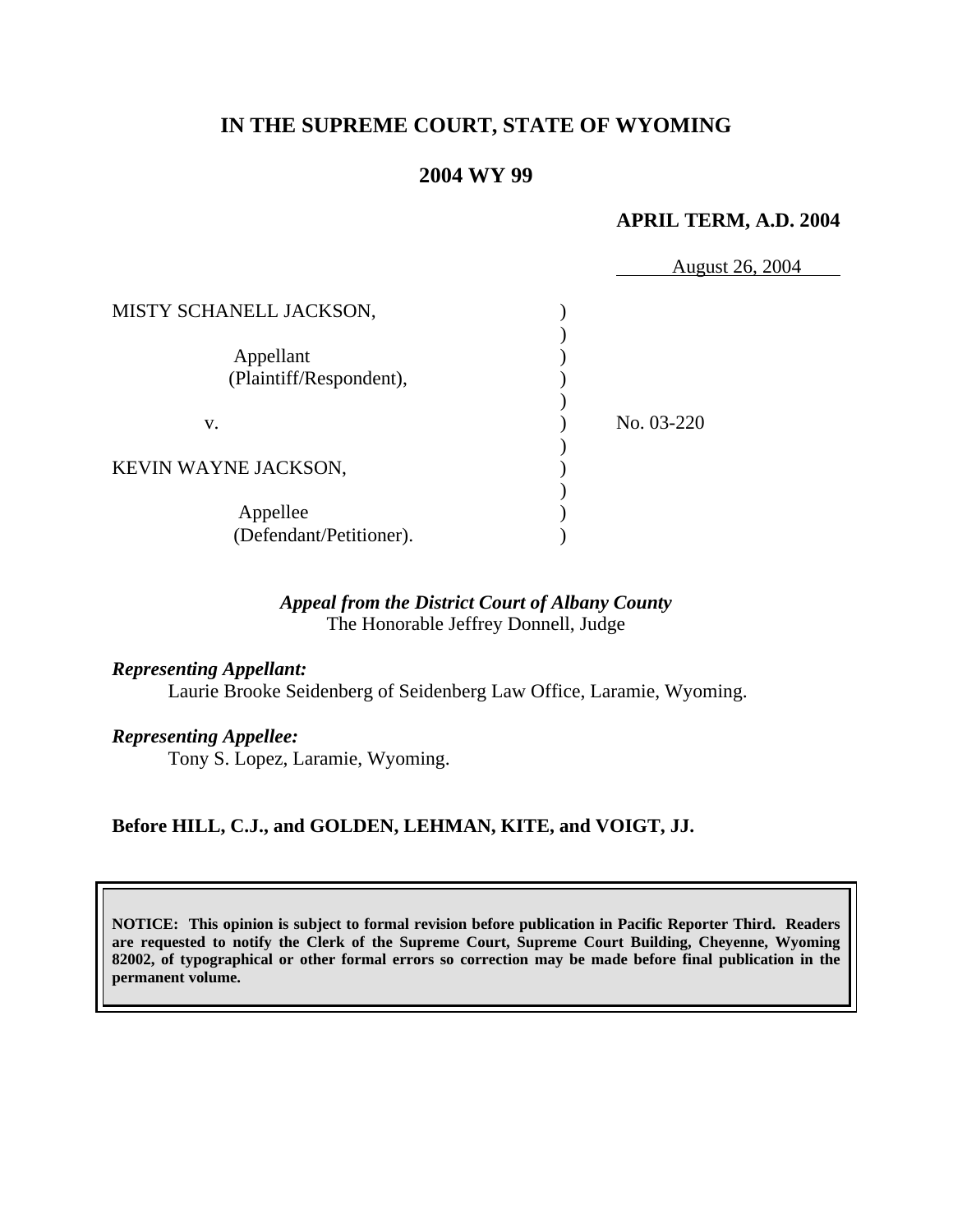KITE, Justice.

[¶1] Alleging a material change of circumstances, Kevin Jackson filed a petition for modification of a custody order which granted his former wife, Misty Jackson, primary physical custody of their two children. The district court granted the petition and awarded Mr. Jackson primary physical custody of the children because he had substantially improved his life and had become more stable, whereas Ms. Jackson had not. Ms. Jackson appeals the order, and we affirm.

#### **ISSUES**

[¶2] The parties agree that the issues presented are as follows:

- 1. Did the trial court abuse its discretion when it found that a material change in circumstances had occurred despite the lack of significant or compelling evidence to support that finding?
- 2. Did the court abuse its discretion when it found that it would be in the best interests of the children to award custody to father?
- 3. Did the trial court abuse its discretion when it failed to consider the evidence of spousal abuse presented to it, and when it failed to make arrangements for the children that best protected the children from further harm, as mandated by Wyoming Statute, § 20-2-201 (c)?

# **FACTS**

[¶3] Kevin and Misty Jackson were married on December 11, 1999, in Las Vegas, Nevada, and divorced on November 7, 2000, in Laramie, Wyoming. The couple has two children together, a girl born on January 2, 1998, and a boy born on June 16, 2000. The divorce decree ordered joint custody and awarded primary physical custody of the children to Ms. Jackson. The court granted Mr. Jackson reasonable visitation and ordered him to pay child support.

[¶4] Despite their divorce, the Jacksons continued to live together until June 2002. However, their relationship during that time remained troubled. In August 2001, Ms. Jackson filed a petition for a restraining order against Mr. Jackson pursuant to the Family Violence Protection Act after Mr. Jackson attacked a man with whom she had been dancing in a bar. No hearing was held. However, a stipulated order was to be prepared by Father's attorney and submitted to the court. An order was never entered, but both parties testified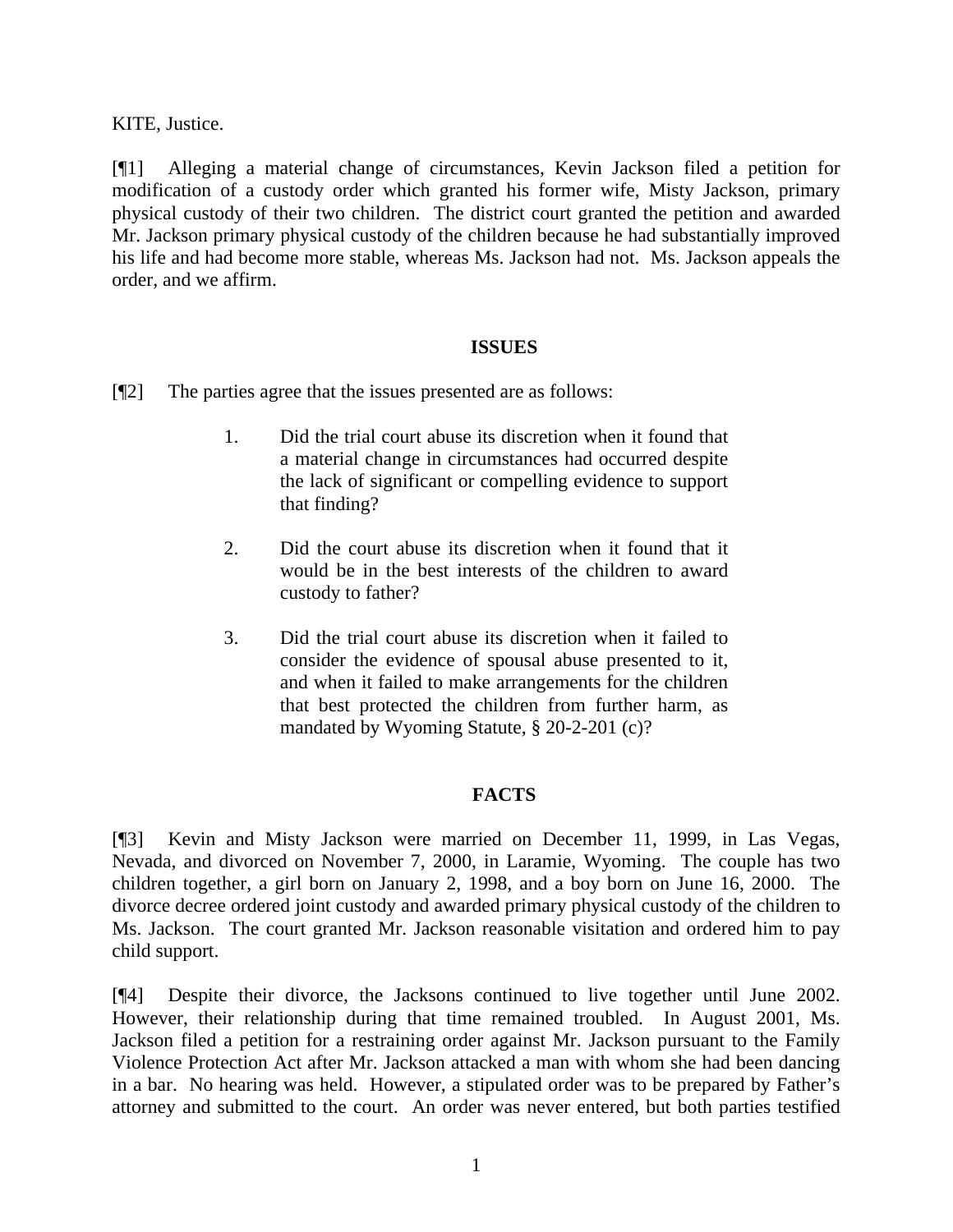they believed one was in effect and acted accordingly. Ultimately, the couple reunited and moved to Wendover, Nevada in October 2001 to "start over." While in Wendover, Ms. Jackson worked as a waitress and Mr. Jackson worked for a cable company. However, in June 2002, in what would be their final separation, Ms. Jackson and the children moved back to Laramie, while Mr. Jackson remained in Wendover. Ms. Jackson lived with her parents in their home, together with her brother and sister-in-law.

[¶5] From September to December 2002, Ms. Jackson changed jobs five times. In February 2003, after being unemployed for over two months, she enrolled in cosmetology school. She left that program, and enrolled in a different school a few months later. While Ms. Jackson was at school, the children attended daycare. Mr. Jackson remained in Wendover and continued working for the cable company. He made significant improvements in his lifestyle including quitting drinking, smoking, and chewing and ending his association with "bad influences." He received a promotion at work and was able to provide health insurance for the children. He also developed a stable relationship with a woman whom he ultimately married less than two weeks before the hearing on his petition for modification of custody.

[¶6] In January 2003, Mr. Jackson filed a petition for modification of custody and support alleging it was in the best interests of the children that he be granted primary physical custody of them. Ms. Jackson filed an answer and counterclaim requesting that the court dismiss Mr. Jackson's petition and increase his child support obligation.<sup>1</sup> At a hearing on June 13, 2003, the district court heard testimony from both parties, as well as their friends and family. The district court issued its decision letter on July 1, 2003, finding "a change of circumstances sufficient to warrant modification of custody and support and that such modification is in the best interests of the minor children." Ms. Jackson timely filed this appeal.

#### **STANDARD OF REVIEW**

[¶7] In custody matters, the welfare and needs of the children must be given paramount consideration. We recently stated our standard of review in JRS v. GMS, 2004 WY 60, ¶ 10, 90 P.3d 718, ¶ 10 (Wyo. 2004) (some citations omitted):

> That which is in the best interests of the child is a question for the trier of fact, and we will not overturn the decision of a trial court unless we are persuaded that an abuse of discretion is

<sup>1</sup> Before the court could rule on Mr. Jackson's petition for modification and Ms. Jackson's counterclaim, Mr. Jackson filed a motion entitled, "Ex-Parte Application for Temporary Custody," with an affidavit alleging that Ms. Jackson may have sexually abused their daughter. On March 26, 2003, the court entered an order awarding Mr. Jackson temporary custody of the children. Ms. Jackson filed a response denying the allegations and seeking to vacate the order because it had been granted without notice or a hearing. After attending counseling sessions with their daughter, the parties stipulated to vacate the order awarding temporary custody to Mr. Jackson.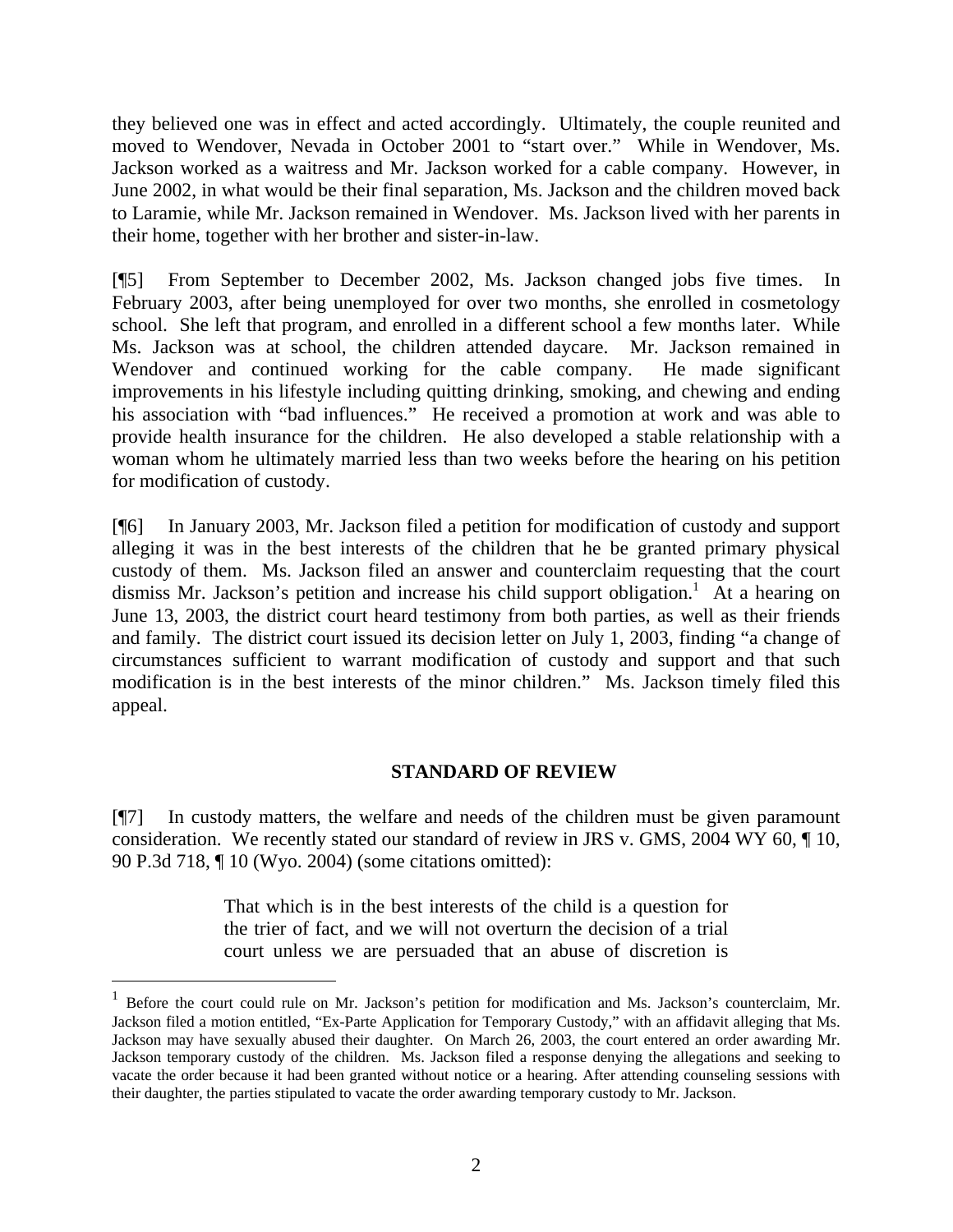present or that there has been a violation of some legal principle. *Reavis v. Reavis,* 955 P.2d 428, 431 (Wyo. 1998). When we are asked to review the action of a district court, in the context of the abuse of discretion standard, the core of the inquiry we must make is the question of the reasonableness of the choice made by the trial court. Judicial discretion is a composite of many things. Among these are conclusions drawn from objective criteria. It means a sound judgment exercised with regard to what is right under the circumstances and without doing so arbitrarily or capriciously. We must ask whether or not the district court could reasonably conclude as it did and whether any facet of its ruling was arbitrary or capricious. The party seeking to modify established child custody provisions of a divorce decree has the burden of showing that a material change in circumstances that affects the child's welfare occurred subsequent to the entry of the initial decree, that the change warrants modification of the decree, and that the modification will be in the best interests of the affected child.

#### **DISCUSSION**

[¶8] Ms. Jackson argues the district court abused its discretion when it found that a material change in circumstances had occurred and that it would be in the best interests of the children to award primary physical custody to Mr. Jackson. She also claims the court erred when it failed to consider evidence of spousal abuse in making its determination. This Court has prescribed the following test to be applied in such situations:

> A party who is seeking to modify the child custody provisions of a divorce decree has the burden of showing that a substantial or material change in circumstances, which affects the child's welfare, occurred subsequent to the entry of the initial decree, that the change warrants modification of the decree, and that the modification will be in the child's best interests.

*Cobb v. Cobb*, 2 P.3d 578, 579 (Wyo. 2000) (citations omitted). Wyo. Stat. Ann. § 20-2- 201(a) (LexisNexis) sets forth the factors the court must consider in making custody determinations. The statute states the court shall consider, but is not limited to, the following factors:

> (i) The quality of the relationship each child has with each parent;

. . .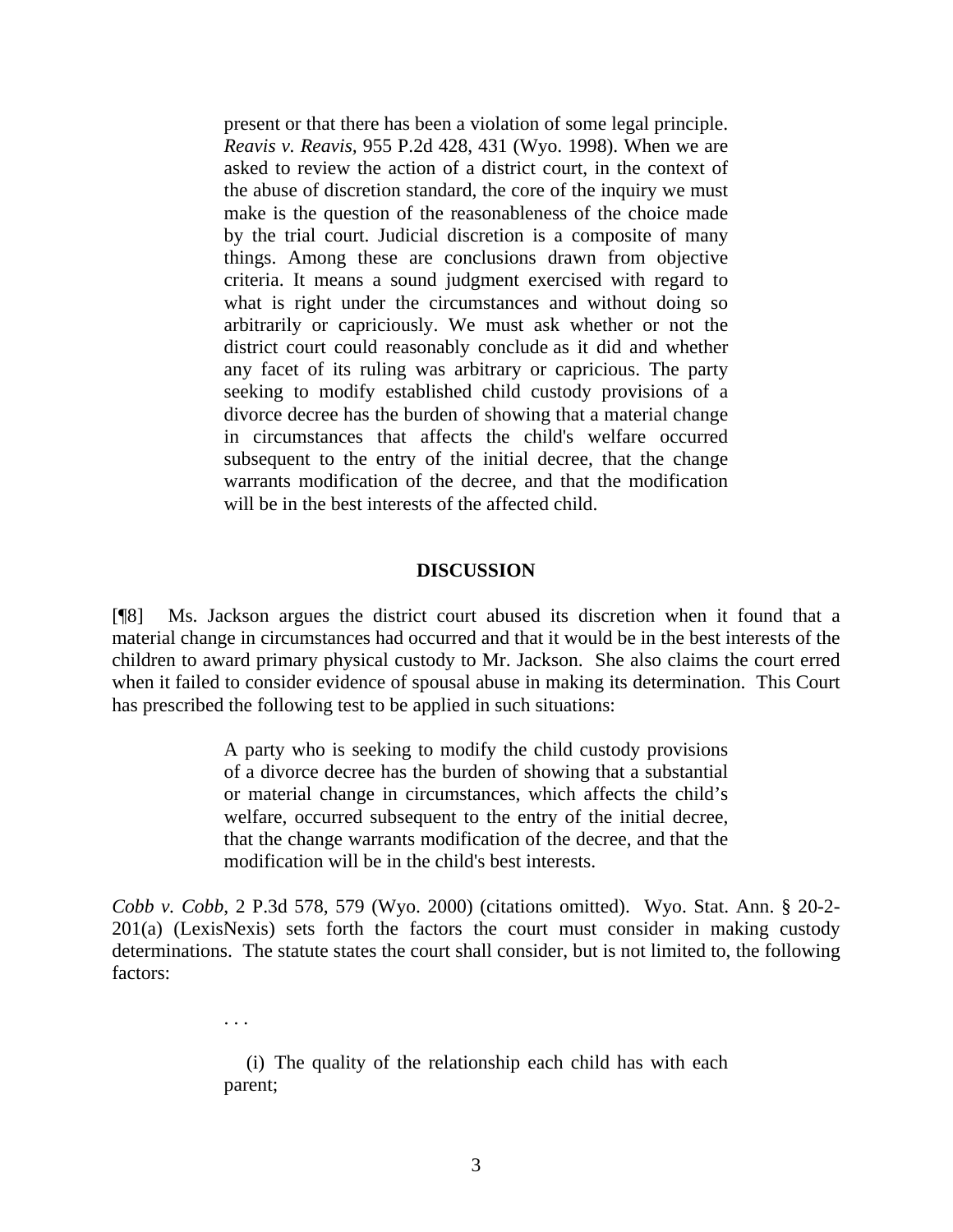(ii) The ability of each parent to provide adequate care for each child throughout each period of responsibility, including arranging for each child's care by others as needed;

(iii) The relative competency and fitness of each parent;

 (iv) Each parent's willingness to accept all responsibilities of parenting, including a willingness to accept care for each child at specified times and to relinquish care to the other parent at specified times;

 (v) How the parents and each child can best maintain and strengthen a relationship with each other;

 (vi) How the parents and each child interact and communicate with each other and how such interaction and communication may be improved;

 (vii) The ability and willingness of each parent to allow the other to provide care without intrusion, respect the other parent's rights and responsibilities, including the right to privacy;

(viii) Geographic distance between the parents' residences;

 (ix) The current physical and mental ability of each parent to care for each child;

(x) Any other factors the court deems necessary and relevant.

[¶9] The district court found "that there has been a change of circumstances sufficient to warrant modification of custody and support and that such modification is in the best interests of the minor children of the parties." The court found there was no real change in Ms. Jackson's circumstances, citing she "continues to live with her parents, and they continue to provide for her and her children. She has been through numerous jobs, none of which have worked out. . . . there is no prospect of employment for at least another year. She continues to prowl the bars at least two nights each week, sometimes more, while her parents look after the children." On the other hand, the court found "significant" changes in Mr. Jackson's circumstances, including: regular employment for over 18 months, financial responsibility for himself and his children, and lifestyle changes which enhanced his ability to parent his children. The court found, "None of these changes have been of long-standing duration and none of them would be sufficient, standing alone, to justify a finding that there has been a significant change in circumstance." Yet, the court concluded the combined changes were significant enough to warrant custody modification.

#### *Change in Circumstances*

[¶10] In considering requests for custody modification, the courts are usually faced with changes in circumstances that cause the custodial parent's situation to deteriorate in some way to the detriment of the children. However, in some cases neither parent deteriorates, but one parent improves substantially, while the other does not. In *Thompson v. Thompson,* 824 P.2d 557 (Wyo. 1992), this Court faced such circumstances and, affirming the district court's grant of the mother's petition for modification, we held: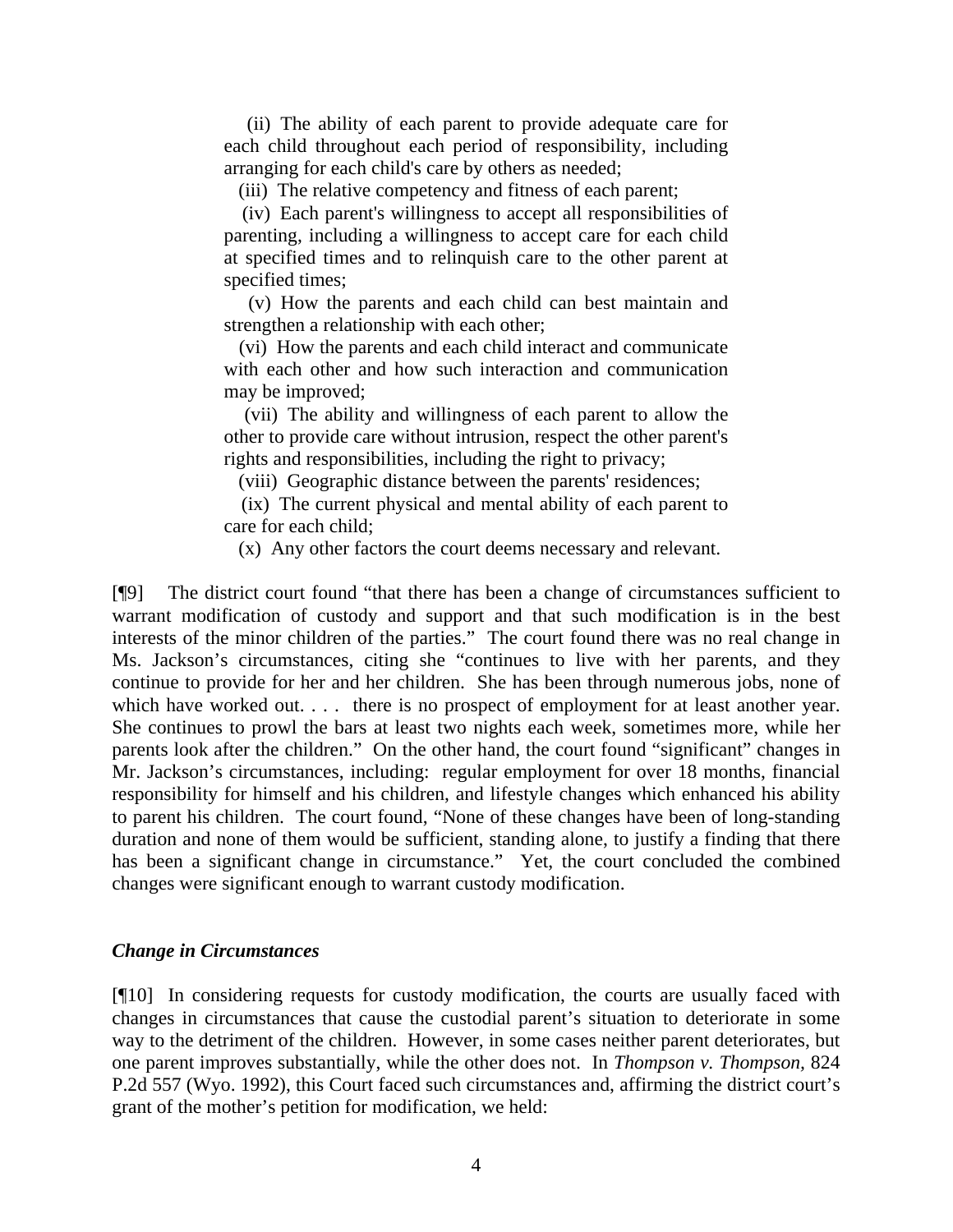The evidence is not that the father had slipped backward, but, rather, the mother had surged far ahead in her personal development and ability to serve as a parent. . . . The father essentially contended that, because he has "maintained" as a fit parent, no change in custody could be made. We do not agree. When a court has found the existence of substantial change which warrants a revision in custody that serves the best interests of the children, we will not disturb that decision absent some serious procedural error, a violation of a principle of law, or a clear and grave abuse of discretion.

The court reasoned that "[Mother] was treating her addictions with therapy and regular attendance at meetings of Alcoholics Anonymous. She was working and could provide health insurance for the children. She was planning to marry in the near future. She had been working in law enforcement and planned to relocate to Lusk, Wyoming, to work at the Wyoming Women's Center." *Id.* Father, on the other hand, had discontinued use of alcohol and drugs, but was "seemingly unaware of the prognosis for those who have been addicted to drugs, or for those who have grown up in a home where addiction is a fact of life." The court acknowledged that father had suitably provided for his children during the time he had them in his custody, but indicated he continued to "harbor the bitterness, resentment and rationalization that so frequently dwell with those who have left addiction untreated."

[¶11] The facts of the case before us resemble those in *Thompson*. Mr. Jackson progressed, while Ms. Jackson "maintained." Mr. Jackson had been regularly employed for over 18 months; however, in the course of less than five months, Ms. Jackson switched jobs five times, enrolled in beauty school, quit, and then enrolled in another beauty school, never achieving a stable source of income. Mr. Jackson provided health insurance for the children, which the divorce degree required of him in the event that Ms. Jackson could not. Mr. Jackson also stopped smoking, drinking and chewing, while Ms. Jackson "partied" at least two, sometimes four, times a week. Mr. Jackson married his girlfriend of six months, albeit one week before the modification hearing, and established a household with her and his two children while Ms. Jackson continually relied on her parents for housing and support.<sup>2</sup>

 $2$  We do note that the improvements in Mr. Jackson's lifestyle were recent and not sustained over a substantial period of time. It is not in the best interests of children to alter custody arrangements frequently and it is imperative that district courts be satisfied that such changes in the parents' relative circumstances be of such a nature that they will continue over time and not result in continual "back and forth" modifications of custody depending on which parent happens to be doing better at the time a petition to modify is filed. This consideration is especially important in situations where no emergency exists and the changes relate to one parent's improvement in comparison to the other "maintaining." The Uniform Marriage and Divorce Act, which many states have adopted, addresses this issue by requiring a two-year waiting period before custody can be modified unless an emergency exists. Changes in primary custody, or repeated petitions to change it, are not good for the child and ought to be discouraged in the absence of some reasonably compelling story. Braver, Sanford, Ellman, Fabricious*, Relocation of Children after Divorce and Children's Best Interests: New Evidence and Legal Considerations*, Journal of Family Psychology*,*  2003 Vol. 17, No. 2, 209, n.5*.*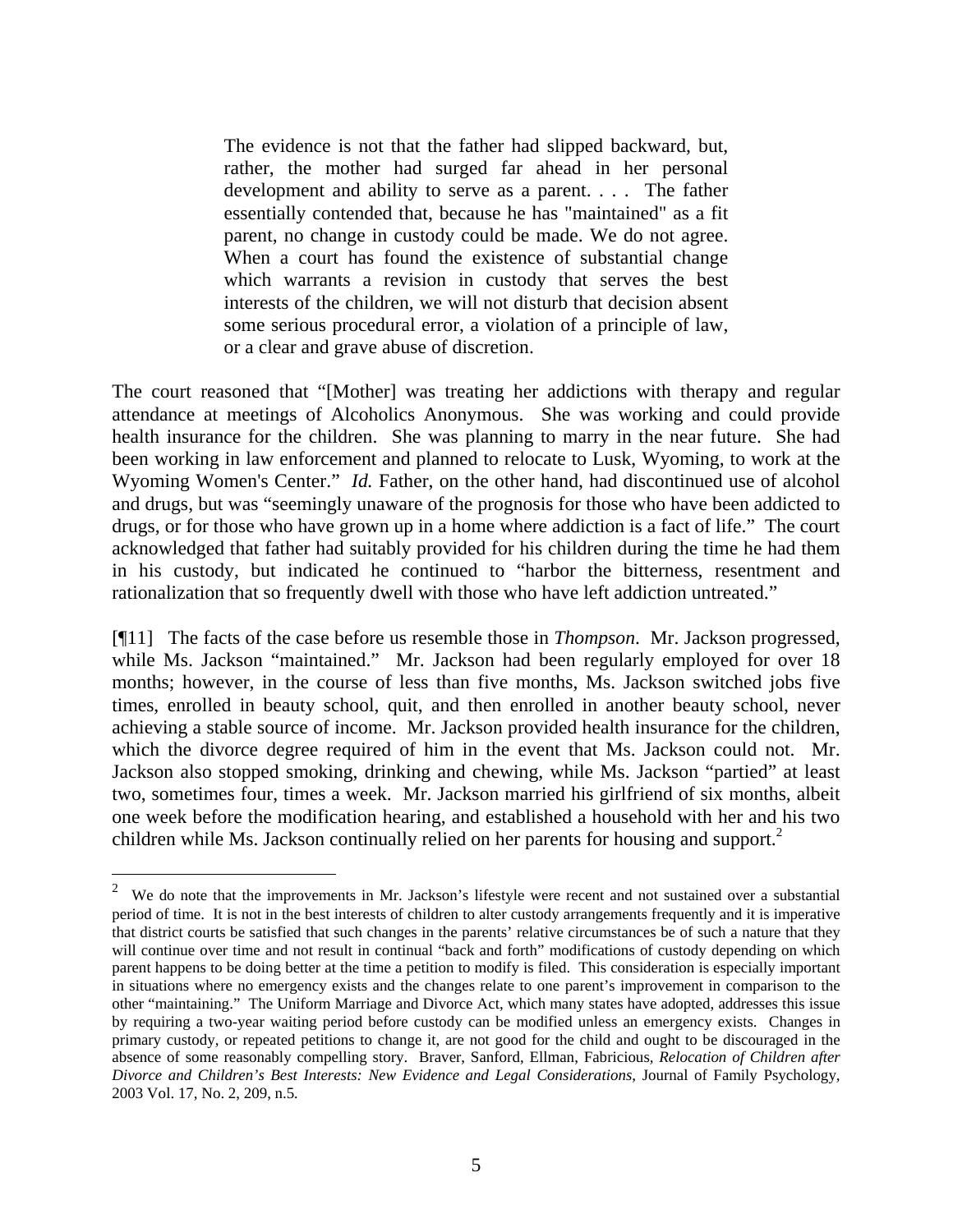[¶12] Although the district court found none of these factors alone would amount to a change in circumstances, together they constituted a material change. We have recognized that courts must consider all of the circumstances together in determining whether a material change has occurred. *JRS,* ¶ 12. As one treatise states:

> The consideration and weighing of the factors in a custody dispute is essentially factual. . . . Cases with very similar facts may be decided in divergent ways by courts of different states, and even by courts within the same state. The differing results often come from the hearts and emotions of judges, rather than from the facts of the case.

Jeff Atkinson, *Modern Child Custody Practice,* Vol. 1, § 4.1 (Lexis 2003). Certainly, the district court was in a much better position to weigh and judge the credibility of the witnesses than we are. *Produit v. Produit*, 2001 WY 123, ¶ 22, 35 P.3d 1240, ¶ 22 (Wyo. 2001). Our review of the record discloses a careful, thoughtful analysis by the district court and we discern no abuse of discretion in its conclusion that a material change in circumstances had occurred.

# *Best Interests of the Children*

[¶13] A material change of circumstances does not automatically equate with a change in custody, however. Custody must be arranged so as to be in the best interests of the child(ren) on an individualized basis. *JRS,* ¶ 13. The core of the inquiry must reach the question of reasonableness of the choice made by the district court. *Fergusson v. Fergusson,* 2002 WY 66, ¶ 9, 45 P.3d 641, ¶ 9 (Wyo. 2002).

[¶14] Ms. Jackson argues that the district court was unreasonable in finding it was in the children's best interests to award Mr. Jackson custody claiming it did not consider the required statutory factors. While she admits the court's decision letter lists the nine required factors set out in § 20-2-201(a), she complains that the court only specifically addressed the "stability of the parents" factor.

[¶15] As we stated in *Fergusson,* while § 20-2-201(a) does not specifically require *findings* as to the various factors, the statute does direct the court to *consider* those factors in ordering the disposition of children. *Fergusson,* ¶ 16. "On appeal, this court can ascertain whether the factors have been appropriately weighed only if the district court's consideration is reflected in the proceeding transcripts, by opinion letter, or as findings in the written order." *Id.* Thus, this Court may look beyond the district court's written decision to the hearing transcript in determining whether the court considered the required factors in compliance with § 20-2-201(a). In this case, the transcript evidences the district court fulfilled its responsibility to weigh all of the statutory factors to determine what was in the children's best interests. The court explained its role stating: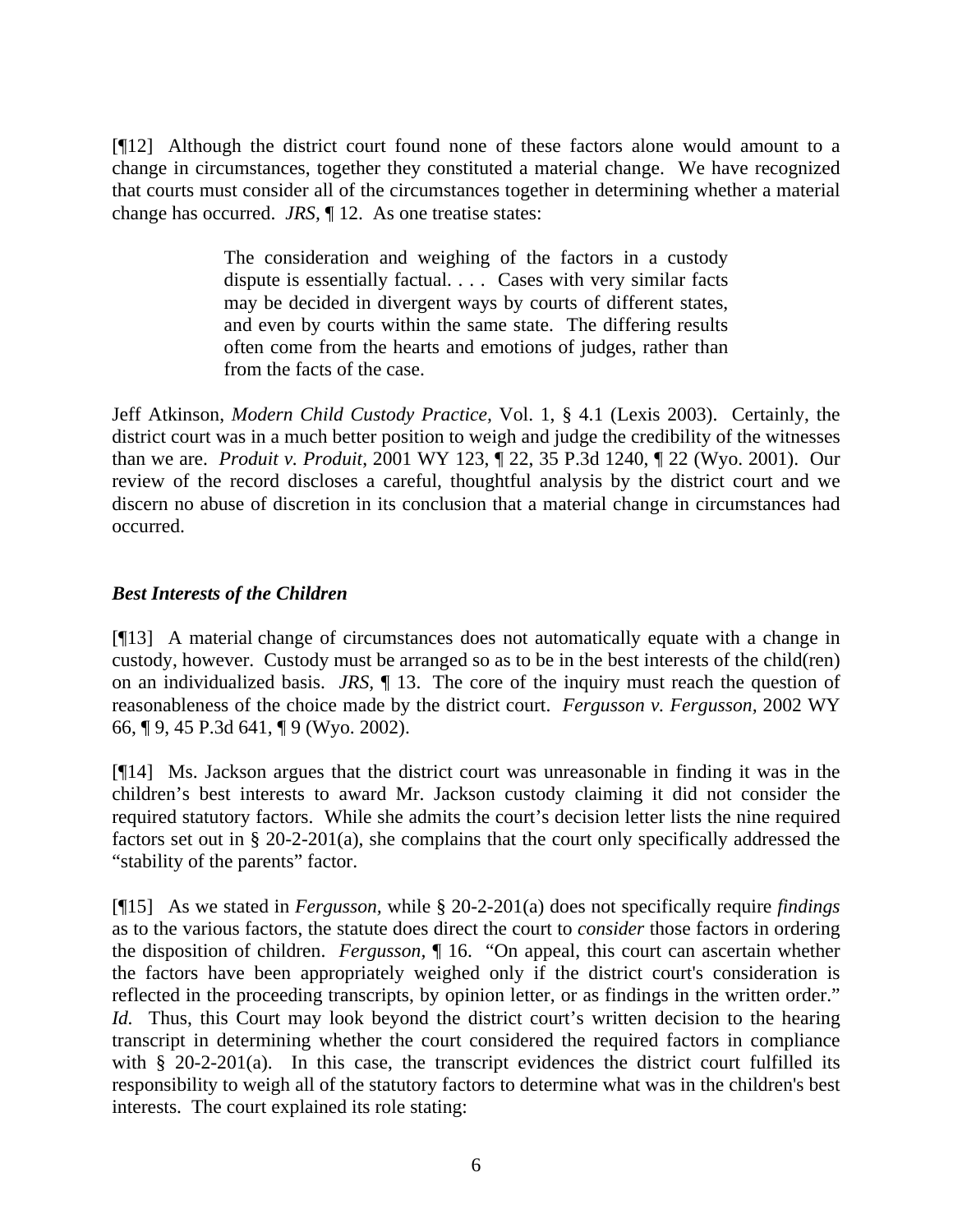I do want to make one thing clear. The purpose of a hearing like this today, and what the Court is charged with the responsibility of doing here, is not choosing which of you is the better parent. I don't doubt that both of you love your kids. I don't question that at all. It is the Court's responsibility, like it or not, to decide without regard to what you want (pointing) and without regard to what you want (pointing), and fortunately or unfortunately, what grandparents want doesn't count, isn't considered, to decide what is best for the children in this case, and to do that based on what I've heard today, because I don't know either one of you. I don't favor either one of you.

[¶16] Each case requires the district court to carefully weigh the relevant factors while looking to the unique and individual family relationships in reaching a resolution that is in the best interests of the children in that family. *Reavis v. Reavis*, 955 P.2d 428, 431 (Wyo. 1998). In this case, the district court heard testimony that Ms. Jackson, upon moving back to Laramie, moved in with her parents, and relied completely on them for support. The court also heard testimony that indicated the grandparents are the children's parents. Other testimony included accounts of Ms. Jackson's propensity to party and drive drunk with her children in the car. On the other hand, the court heard testimony about the increasing stability of Mr. Jackson's life including his job security, his avoidance of harmful substances, and his stable relationship. The district court's decision letter stated "[Mr. Jackson] has shown himself capable of providing a stable, nurturing and responsible home without the aid or interference of relatives. Ms. Jackson has not." We are persuaded the court considered the factors in § 20-2-201(a), and its reasoning is adequately reflected in the record. Therefore, the district court's decision that it would be in the children's best interests to be in their father's custody was not an abuse of discretion.

# *Evidence of Spousal Abuse*

[¶17] In her final argument, Ms. Jackson asserts the district court abused its discretion when it failed to consider evidence of spousal abuse, which Ms. Jackson alleged her former husband had committed against her, as contrary to the best interests of the children as required by  $\S 20-2-201(c)$  which provides:

> The court *shall* consider evidence of spousal abuse or child abuse as being contrary to the best interest of the children. If the court finds that family violence has occurred, the court shall make arrangements for visitation that best protects the children and the abused spouse from further harm.

(emphasis added). In no way does this Court minimize domestic violence and its effects on those involved. We are especially aware of the negative effects domestic violence and